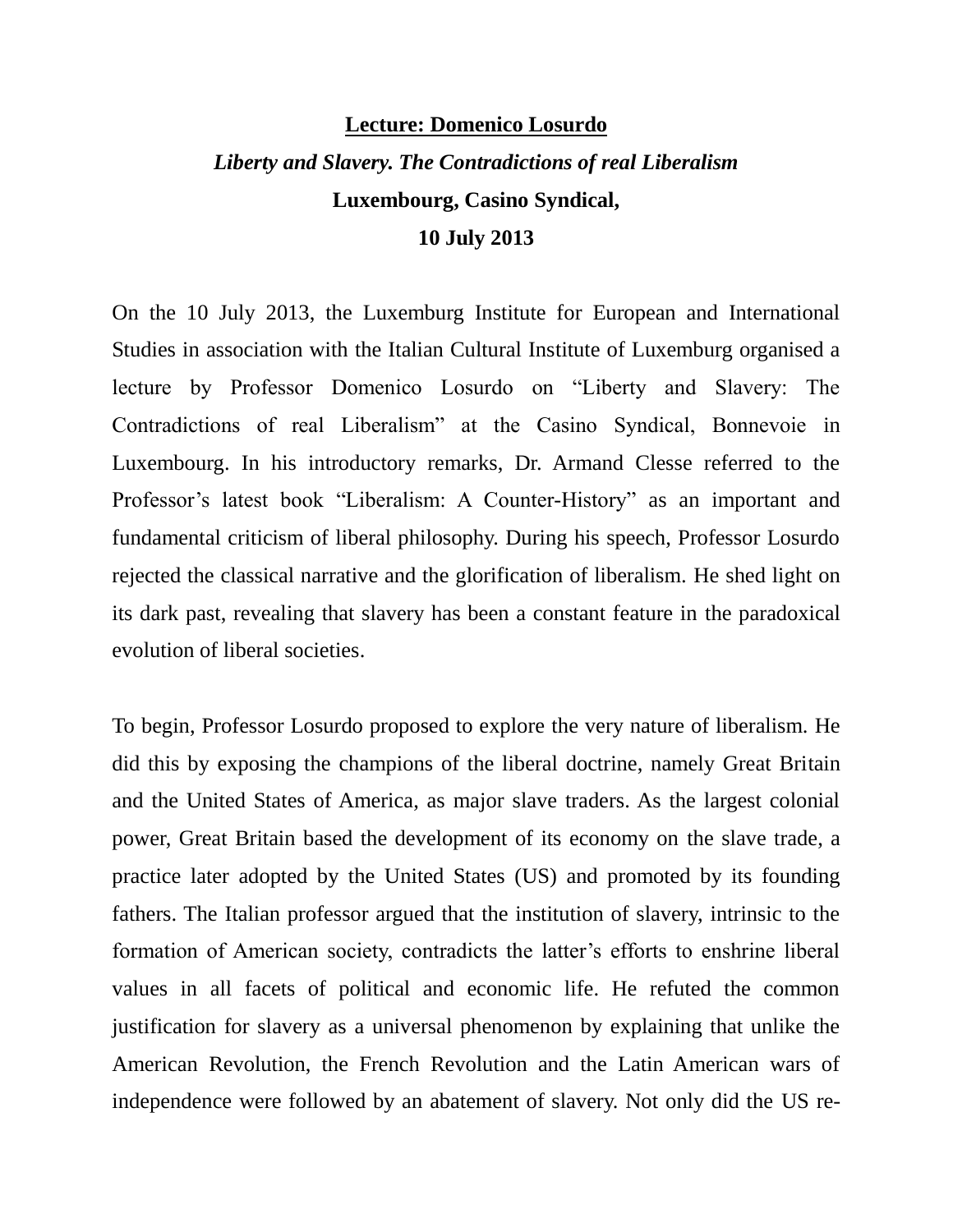introduce slavery into regions where it had previously been abolished (e.g. Texas and California in the  $19<sup>th</sup>$  century) but they proceeded to intensify the oppression, for example, by separating family members into different servitudes, a practice not permitted by the Code Noir of Louis XIV in France. According to Professor Losurdo, this period, generally hailed as the heyday of liberalism, coincides with the most oppressive form of slavery.

In an attempt to explain this paradox, Professor Losurdo referred to the concept of "Herrenvolk democracy" which may be considered as a middle course between the ideas advocated by Alexis de Tocqueville, for whom the US was the beacon of democratic values, and Victor Schoelcher who considered it beset by the worst kind of despotism. Borrowed from racist ideology, "Herrenvolk democracy" denotes a two-tier system in which the privileged classes benefit from political rights and entitlements whereas the inferior classes remain deprived and oppressed. The lecturer explained that despite the official abolishment of slavery in the aftermath of the American Civil war, the Herrenvolk ruling system prevailed. Just like 'red' slavery gave way to 'black' slavery, the latter was replaced by 'yellow slavery' or by semi-slavery imposed on the Indian and Chinese 'coolies'. He stressed that this period, during which public lynchings were a frequent mass spectacle, was the most brutal phase in the history of the subjugation imposed on the American black people.

Professor Losurdo moved on to discuss the case of Great Britain, the other chief proponent of slavery. Even though the latter abolished slavery thirty years prior to the United States, it continued to exploit the inhabitants of its colonies. The lecturer focused in particular on the subjugation of the Irish and the expropriation of their land, which inspired the American model for dealing with the 'Red Skins'.